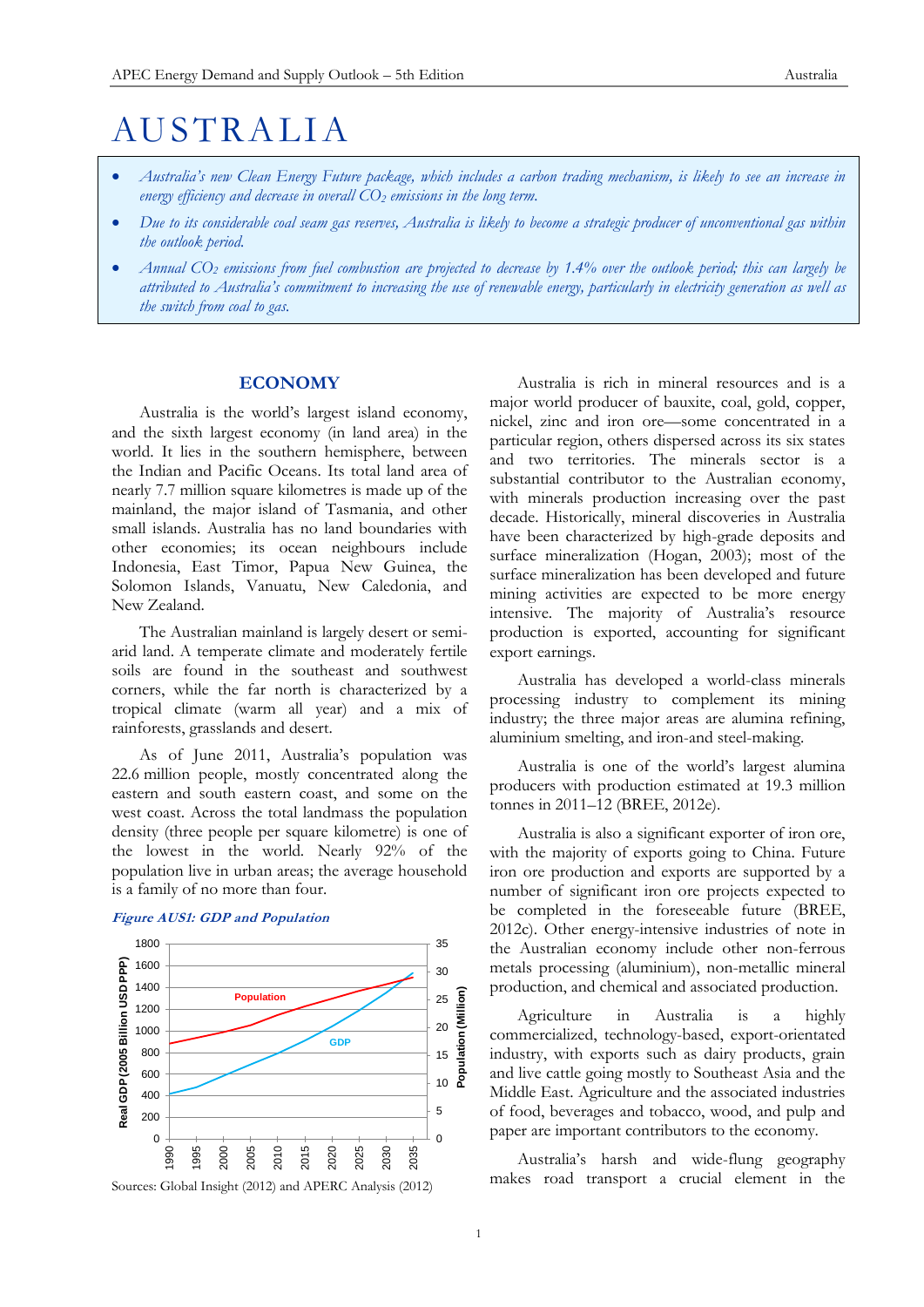economy; Australia has three to four times more road per capita than Europe, and seven to nine times more than Asia. The rail network is slighter than the road system, although train networks are established within cities and between states.

Air travel, domestic and international, has grown rapidly since the early 1990s, particularly with the emergence of budget airlines. Generally, while cars are the usual mode of travel between rural centres, and cars or train the mode between rural centres and state capitals, air transport is the most economic form of travel between state capitals.

# **ENERGY RESOURCES AND INFRASTRUCTURE**

Australia has abundant coal reserves and is one of the world's leading coal producers and exporters. At the end of 2011, Australia's recoverable coal reserves stood around 86 billion tonnes (Geoscience Australia, 2011b), with estimated production in 2011–12 of 219.2 million tonnes (BREE, 2012e). Australia's economic reserves are sufficient to sustain current black coal production rates for nearly 100 years. Brown coal economic reserves are estimated to be able to sustain current production for over 500 years (BREE, 2012a). Coal is the dominant primary energy source in Australia; in 2008–09, it accounted for 39% of primary energy consumption in the economy (BREE, 2011, p. 30). Coal use is heavy in the power generation sector, where it currently accounts for more than 70% of the generation mix (BREE, 2011, p. 30). Over 80% of coal produced in Australia is exported.

Environmental issues, in particular climate change, are expected to have a strong influence on the future of Australian coal exports and domestic consumption. The industry is focused on the development and deployment of 'clean and green' coal conversion and storage technologies. In addition, the Australian Government's efforts in promoting coal-to-liquids technology and carbon sequestration could play an important role in shaping future domestic coal consumption, especially in meeting the rising domestic demand for transport fuels.

Natural gas has become the fastest growing fossil fuel in terms of production and consumption in Australia. According to the CIA's World Factbook, at the end of 2010 Australia had an estimated 3.115 trillion cubic metres of proven natural gas reserves, which places it within the top 15 of economies with proven natural gas reserves (USCIA, 2011).The majority of Australia's conventional gas resources are located off the northwest coast of Western Australia,

which makes this the largest gas-producing region in Australia. However, the rise of non-conventional gas resources in the eastern region, such as coal seam gas reserves, means gas production is forecast to increase significantly in the east in the outlook period.

On average between 2010–11 and 2011–12 Australia's production of natural gas (including natural gas from coal seam methane projects) is estimated to be about 52.7 billion cubic metres (BREE, 2012e). About 35% of this production is exported as liquefied natural gas (LNG), mostly within the Asia–Pacific region (ABARES, 2011). Environmental concerns about energy use have provided a boost to natural gas use in Australia. Federal and state policy initiatives have encouraged the use of cleaner energy resources, including natural gas, which has a lower  $CO<sub>2</sub>$  emissions factor than coal or oil. Combined with its security of supply, natural gas will be the preferred choice for many Australian energy consumers. The power generation, manufacturing and mining sectors are all expected to significantly increase the share of natural gas in their energy mix in the medium and long term.

Australia has significant reserves of coal seam gas (CSG). As at the end of 2010, Australia had economic demonstrated resources of 35 055 petajoules (PJ), but only produced 175 PJ (0.5% of the economic demonstrated resources) in that year (Geoscience Australia, 2011a). Due to environmental risks associated with the extraction of CSG, such projects need to undergo a comprehensive and sometimes lengthy approvals process overseen by the respective state government. There are three LNG–CSG projects under construction currently, with environmental impact studies being conducted on two other CSG projects (BREE, 2012b). In 2011, CSG was produced only in Queensland and New South Wales, where it accounted for the majority of each state's total gas production. Production of CSG is expected to strengthen in the future with LNG plant plans already in place based on production and export from Queensland (BREE, 2012d).

As of the end of 2010, Australia's total oil economic demonstrated resources were estimated at 22 161 PJ—made up of 12 413 PJ of condensate, 5685 PJ of crude oil and 4063 PJ of liquefied petroleum gas (LPG) (BREE, 2012a). Australia's proven oil reserves are not as impressive as that of its coal, accounting for about 2% of the world's proven reserves. Most of Australia's oil reserves are located in the Carnarvon Basin, Gippsland Basin, Bonaparte Basin, Cooper–Eromanga Basin, and Bass Basin; these areas cover the north, west, southeast and southern regions of Australia. Australia is a net oil importer, in 2011 Australia's crude oil and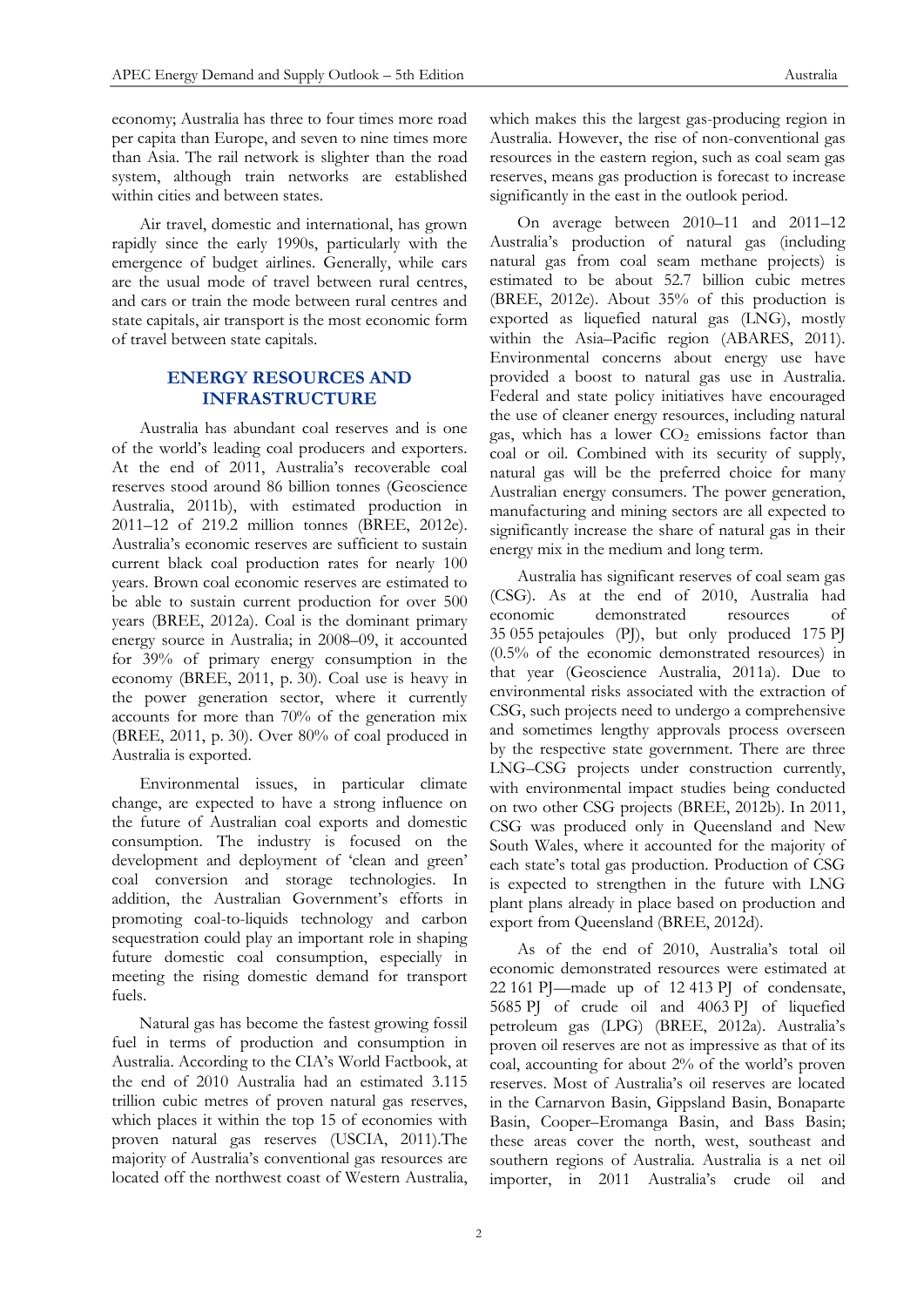condensate production was 425 614 barrels per day, with imports in the year around 554 270 barrels per day (BREE, 2012e). Australia's oil production has been declining since 2003—this is due to natural depletion (especially in the Cooper–Eromanga Basin and Gippsland Basin), lack of new exploration fields coming online, and higher exploration costs for unexplored resources located offshore (in deep water). There is some export of crude oil, particularly heavy crude from wells in the northwest.

Petroleum products are the main energy source for the transport and mining sectors in Australia. In 2008–09, they accounted for 35% of primary energy consumption in the economy, second only to coal. Within the transport sector there are a range of alternative low-carbon fuels that have the potential to complement or replace conventional oil, but they need further research, development and demonstration before they can be adopted (BREE, 2011). While hybrid and electric vehicles are available in Australia the price competitiveness of conventional vehicles generally beats out these forms of automobile transportation.

Australia has enormous potential renewable energy resources, especially wind, solar, geothermal and hydro. While in 2009–10 only 2% of total energy produced in Australia was from renewable sources (predominantly bio-energy), Australia's Clean Energy Future plan and its Renewable Energy Target (both discussed under 'Energy Policies') emphasize Australia's commitment to renewable energy and should therefore see its further development (BREE, 2012a). The National Electricity Market (NEM) was established in 1998 to allow the inter-jurisdictional flow of electricity between the Australian Capital Territory, New South Wales, Queensland, South Australia and Victoria (Tasmania joined the NEM in 2005). Western Australia and the Northern Territory are not connected to the NEM because of their distance from the rest of the market. The NEM comprises a wholesale sector and a competitive retail sector. All electricity dispatched must be traded through the central pool, where output from generators is aggregated and scheduled to meet demand.

# **ENERGY POLICIES**

Australia enjoys a high level of energy security characterized by low-priced, reliable energy supplies and a significant natural endowment of energy resources, including coal, natural gas, crude oil and considerable potential for renewable energy. Underpinning Australia's natural resources are extensive infrastructure and well-functioning domestic and international energy markets.

The Australian Government released a draft Energy White Paper (EWP) on 13 December 2011. The consultation process included public forums in each state capital across Australia and 285 written submissions were received. The final Energy White Paper is due to be released at the end of 2012.

The EWP promotes well-functioning markets supported by efficient and effective regulatory frameworks to deliver competitively priced energy. The core objective is to build a secure, resilient and efficient energy system that provides accessible, reliable and competitively priced energy for all Australians; to enhance Australia's domestic and export growth potential; and to deliver clean and sustainable energy. The four key priority areas outlined in the draft EWP are strengthening the resilience of Australia's energy policy framework; delivering better energy market outcomes for consumers; developing Australia's critical energy resources—particularly gas resources; and accelerating clean energy outcomes.

An update to the 2009 National Energy Security Assessment (NESA) was released in December 2011. The 2011 NESA found that Australia's overall energy security situation is expected to remain adequate and reliable, but it will increasingly be shaped by the strength of new investment going forward and the price of energy, which are both materially influenced by global trends (DRET, 2011c). The 2011 NESA was a key input into the development of the draft Energy White Paper.

On 10 July 2011, the Australian Government announced the Clean Energy Future plan, which makes the move from the previous Clean Energy Initiative and other government programs to a comprehensive plan to reduce Australia's greenhouse gas emissions. The Clean Energy Future includes:

- the introduction of a carbon price
- the promotion of innovation and investment in renewable energy
- encouragement for energy efficiency
- the creation of opportunities in the land sector to cut pollution.

The carbon pricing mechanism establishes a fixed carbon price of AUD 23 (USD 24) per tonne (rising at 2.5% per year in real terms) for the period 1 July 2012 to 30 June 2015. The carbon price will apply to around 500 of Australia's largest greenhouse gas emitters. Around 60% of Australia's emissions will be directly covered by the carbon pricing mechanism, and around two-thirds will be covered by a combination of the mechanism and equivalent carbon pricing arrangements. From 1 July 2015, the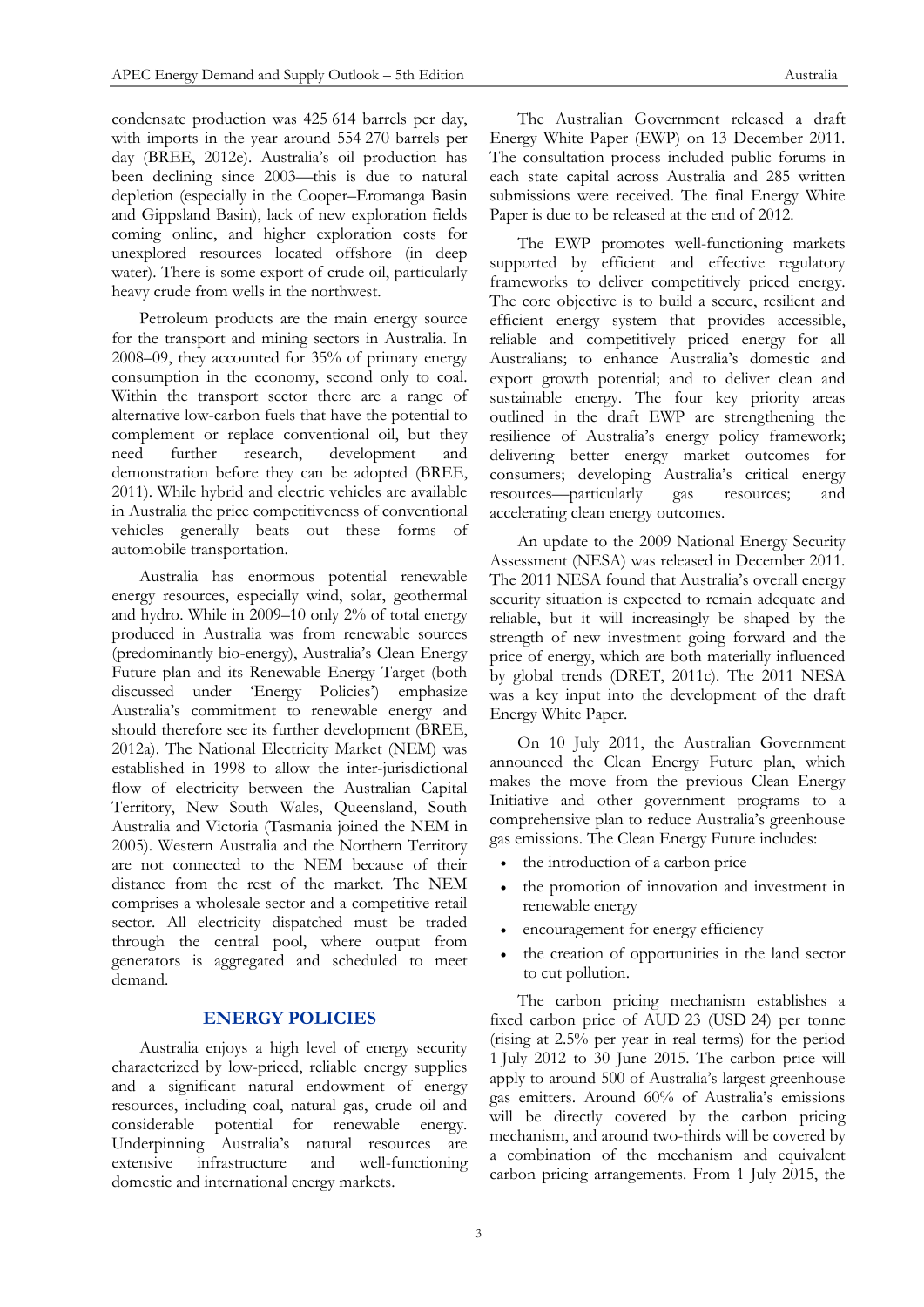carbon price will become flexible under a 'cap and trade' emissions trading scheme, with the price largely determined by the market. Emissions units will be able to be traded from 1 July 2015, and a lower and upper limit of emissions unit prices will apply for the first three years beyond 1 July 2015 (DCCEE, 2011a).

The Australian Government does not undertake or finance energy resource exploration or development. In the petroleum sector, the government relies on an annual acreage release to create opportunities for investment. The release, distributed worldwide, is a comprehensive package that includes details of the acreage, bidding requirements and permit conditions. All foreign investment proposals in Australia are subject to assessment and subsequent government approval through the Foreign Investment Review Board.

The approvals process for unconventional gas exploration is overseen by each responsible state government, under the Environment Protection and Biodiversity Conservation Act 1999. In this process each state assesses applications from each company looking to explore in their area, and then declines or grants access; this can be quite a lengthy process. Similarly, the assessment of safety requirements and environmental regulation for the coal industry is carried out by the state in which each project is based.

The Australian Government has a number of policies and programs in place to capitalize on the potential economic growth and emissions reduction resulting from improved energy efficiency within the industrial, transport, and residential and commercial sectors. There is also a suite of policies and initiatives introduced over the last few years to increase the role of renewable energy. This includes the Renewable Energy Target, which requires 45 000 GWh of electricity generation to be sourced from renewable energy by 2020. The Renewable Energy Target has been separated into a Large-scale Renewable Energy Target (LRET) and the Small-scale Renewable Energy Scheme (SRES), to provide greater certainty for households, for large-scale renewable energy projects and for installers of small-scale renewable energy systems. Combined, the new LRET and SRES are expected to deliver more renewable energy than the overall Renewable Energy Target (DCCEE, 2011b). Other measures promote low-carbon energy research, development, demonstration and deployment including the Global Carbon Capture and Storage Institute.

## **BUSINESS-AS-USUAL OUTLOOK**

#### **FINAL ENERGY DEMAND**

Final energy demand under business-as-usual (BAU) assumptions is expected to grow at an annual average rate of 1% over the outlook period. Most of this growth can be attributed to increases in energy consumption across all sectors, especially in the industrial and 'other' (residential, commercial and agricultural) sectors.

#### **Figure AUS2: BAU Final Energy Demand**



Historical Data: *World Energy Statistics2011* © OECD/IEA 2011

Despite this increase in final energy demand, final energy intensity (as shown in Figure AUS3) is expected to decline by 39% between 2005 and 2035.

## **Figure AUS3: BAU Final Energy Intensity**





#### Industry

Energy demand in the industrial sector is projected to grow at an average annual rate of 1.6% between 2010 and 2035. This reflects the steady but relatively slow growth of Australia's industrial sector in general, along with Australia's focus on the services sector. However, given that Australia is experiencing a mining boom, energy consumption in this sector is expected to increase (on average 2.2% a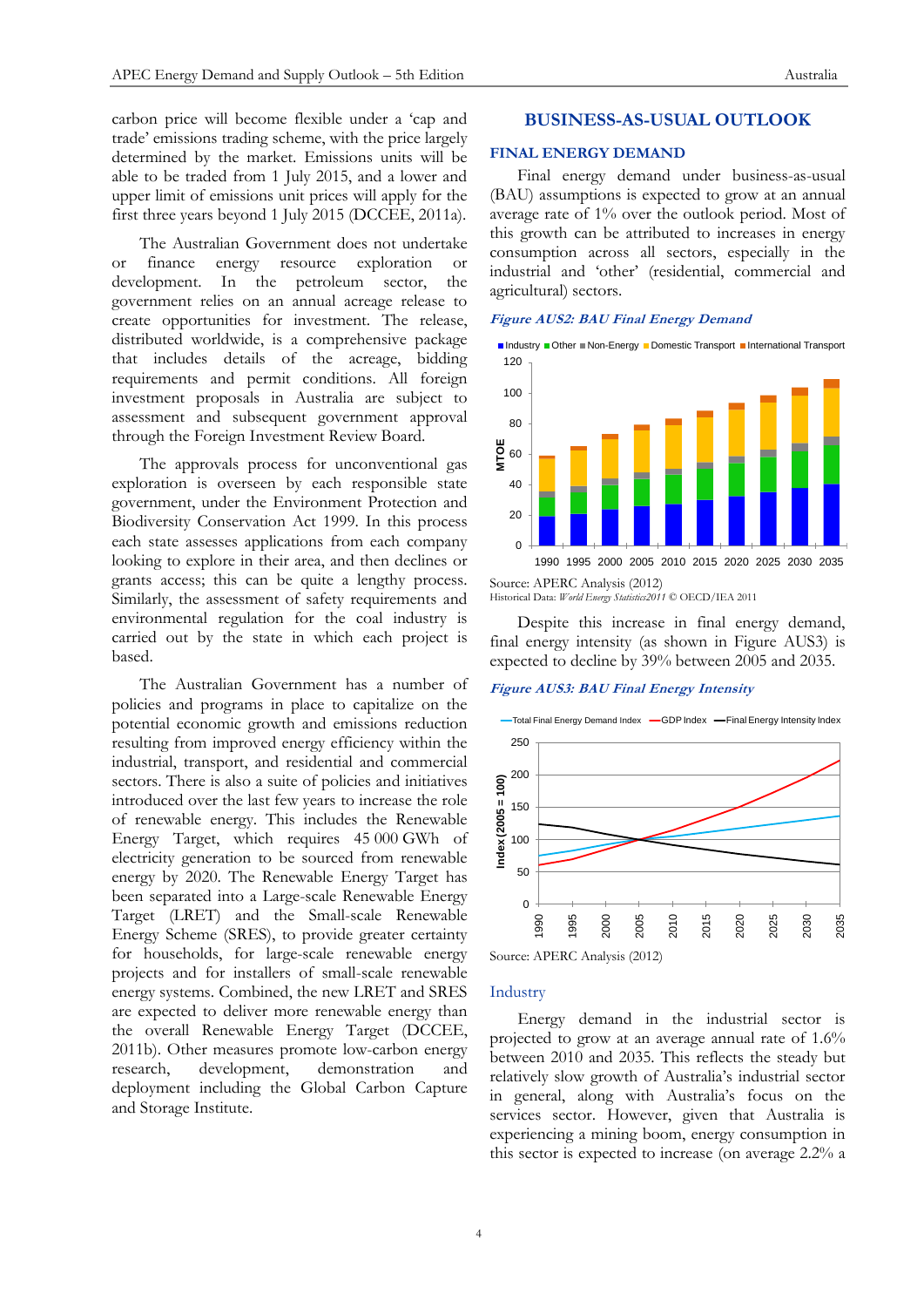year over the outlook period) in tandem with the rapidly growing industry.

Combustible fuels are expected to account for the majority of industrial energy demand, with consumption increasing by more than 45% over the outlook period.

# Transport

Vehicle ownership in Australia has very nearly reached saturation level. The transportation energy demand of Australia is projected to grow by 10% over the outlook period.

Given the lack of incentives for consumers to shift to vehicles using alternative fuels, virtually all transport-based energy consumption will be of oil products. Conventional gasoline vehicles will account for a greater proportion of vehicles, comprising more than half of the light vehicle fleet by 2035. Conventional diesel vehicles will make up the second highest share of the light vehicle fleet (17%), while vehicles using alternative fuels will account for only a small share.

#### **Other**

Australia has many policies promoting energy efficiency within the residential and commercial sectors. Through building codes and standards Australia promotes energy efficiency within commercial buildings. In the residential space the government has retrofit programs promoting initiatives such as installation of energy-efficient lighting.

However, such efforts will be offset by a growing population and an increasingly consumer-driven society, which is likely to result in the use of more electrical gadgets and home appliances. Energy demand in the 'other' sector, which includes residential, commercial, and agricultural demand, is expected to grow at an average annual rate of 1.1% over the outlook period. Electricity is expected to continue to dominate the fuel mix in this sector, accounting for 55% of 'other' energy consumption in 2035.

#### **PRIMARY ENERGY SUPPLY**

Australia's primary energy supply between 2010 and 2035 is projected to grow at an average annual rate of 0.8%.

Given the potential for significant production of natural gas from unconventional sources, Australia is expected to increase its production of gas in the outlook period. Primary supply of gas is projected to nearly double between 2010 and 2035.



#### Source: APERC Analysis (2012) Historical Data: *World Energy Statistics2011* © OECD/IEA 2011

Coal will dominate energy supply in most of the first part of the outlook period (2010–2027), with an average share of 37% over those years. Although much of the gas produced will be exported as LNG, predominantly to economies in the Asian region, gas is expected to overtake coal in domestic energy supply in the latter half of the outlook period, accounting for 36% of primary energy supply in 2035.

#### **Figure AUS5: BAU Energy Production and Net Imports**



Source: APERC Analysis (2012) Historical Data: *World Energy Statistics2011* © OECD/IEA 2011

#### **ELECTRICITY**

Australia's coal reserves mean this fuel will dominate the electricity generation mix in the outlook period. However, the Australian Government's commitment to energy efficiency and the promotion of renewable energy makes it highly likely that the economy will at least very nearly achieve its goal of 20% electricity sourced from renewable energy by 2020. This will bring about a reduction in the role of coal in the electricity generation mix over the outlook period, as with increased contribution from natural gas and NRE (predominantly wind).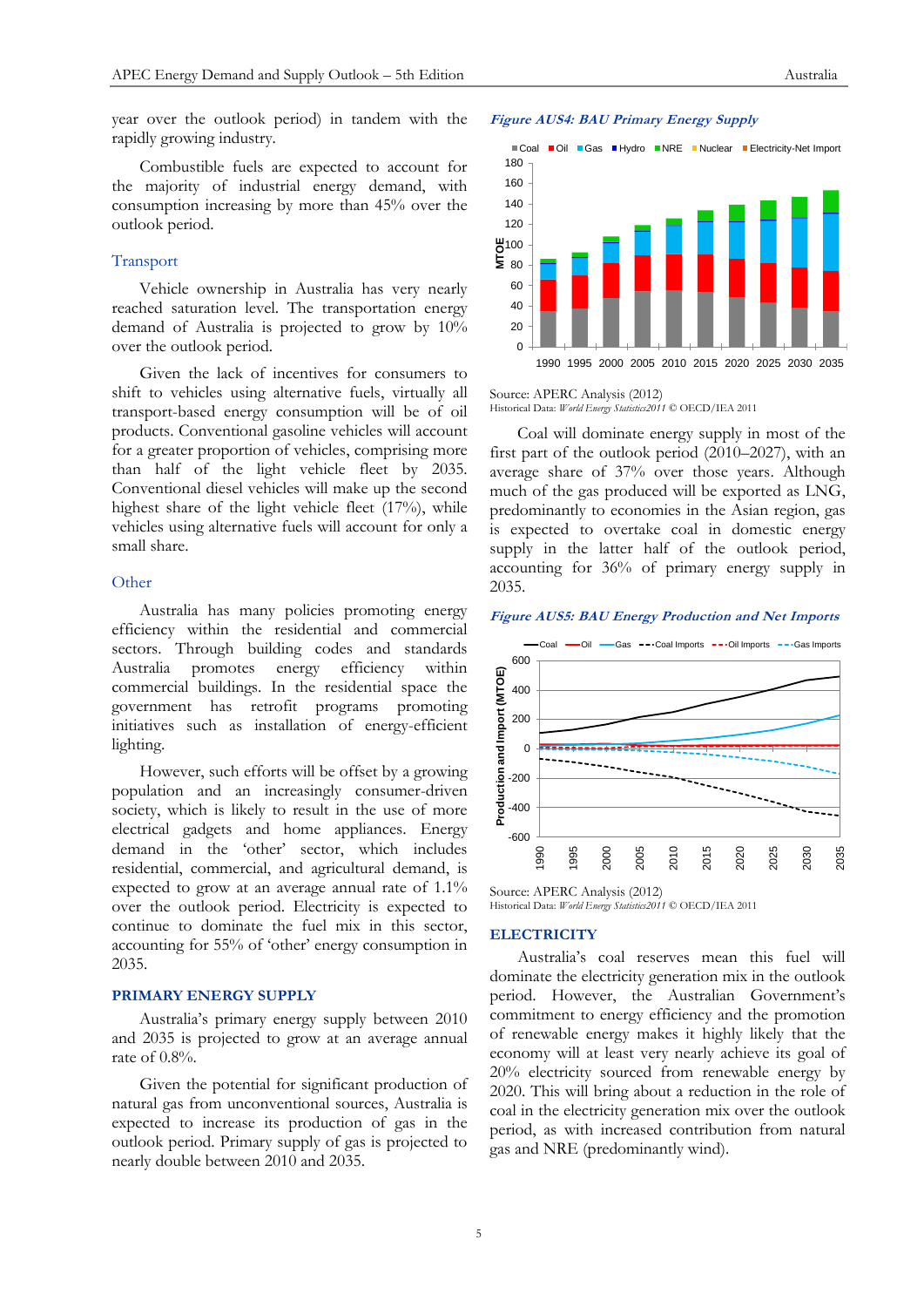## **Figure AUS6: BAU Electricity Generation Mix**



Source: APERC Analysis (2012) Historical Data: *World Energy Statistics2011* © OECD/IEA 2011

# **CO<sup>2</sup> EMISSIONS**

Over the outlook period Australia's total CO<sub>2</sub> emissions from fuel combustion are projected to decrease by 0.3 million tonnes from 2010 to 2035, to 412.3 million tonnes. This decrease in emissions can be attributable to Australia's policies promoting renewable energy in the household and commercial sectors. Most notable, however, is Australia's push to increase use of renewable energy sources in electricity generation; in particular wind power capacity is expected to increase by 30–35% over the outlook period. This structural change will be a key factor in emissions reduction.

#### **Figure AUS7: BAU CO<sup>2</sup> Emissions by Sector**



#### Source: APERC Analysis (2012)

Table AUS1 indicates that emission increases due to GDP growth will be offset by a reduction in both the  $CO<sub>2</sub>$  intensity of energy (contributed by fuel switching from coal to gas and NRE) and energy intensity of GDP from effective energy efficiency measures, which will lead to a modest reduction in total CO<sub>2</sub> emissions over the outlook period.

## **Table AUS1: Analysis of Reasons for Change in BAU CO2 Emissions from Fuel Combustion**

|                                               | (Average Annual Percent Change) |          |          |                                 |          |
|-----------------------------------------------|---------------------------------|----------|----------|---------------------------------|----------|
|                                               | $1990-$                         | $2005 -$ | $2005 -$ | $2005 -$                        | $2010 -$ |
|                                               | 2005                            | 2010     | 2030     | 2035                            | 2035     |
| Change in CO <sub>2</sub> Intensity of Energy |                                 |          |          | $0.4\%$ -1.7% -0.8% -0.7% -0.5% |          |
| Change in Energy Intensity of GDP             | $-1.2\%$                        |          |          | -0.9% -1.9% -1.9%               | $-2.2%$  |
| Change in GDP                                 | 3.4%                            | 2.7%     | 2.7%     | 2.7%                            | 2.7%     |
| <b>Total Change</b>                           | 2.6%                            | 0.2%     | 0.0%     | 0.0%                            | 0.0%     |
|                                               |                                 |          |          |                                 |          |

Source: APERC Analysis (2012)

## **CHALLENGES AND IMPLICATIONS OF BAU**

Under business-as-usual, the Australian energy outlook is steady. However, as demand for cleaner sources of fuel such as natural gas increases globally over the outlook period, Australia may wish to expedite regulation and exploration processes in order to maximize its sizeable natural gas resources.

## **ALTERNATIVE SCENARIOS**

To address the energy security, economic development, and environmental sustainability challenges posed by the business-as-usual (BAU) outcomes, three sets of alternative scenarios were developed for most APEC economies.

# **HIGH GAS SCENARIO**

To understand the impacts higher gas production might have on the energy sector, an alternative 'High Gas Scenario' was developed. The assumptions behind this scenario are discussed in more detail in Volume 1, Chapter 12. The scenario was built around estimates of gas production that might be available at BAU prices or below, if constraints on gas production and trade could be reduced.

The High Gas Scenario for Australia assumed the production increase shown in Figure AUS8, which equals 3% by 2035. This was based on expanding Australia's current unconventional and conventional gas development given its strong customer base in the Asia–Pacific region.

#### **Figure AUS8: High Gas Scenario – Gas Production**



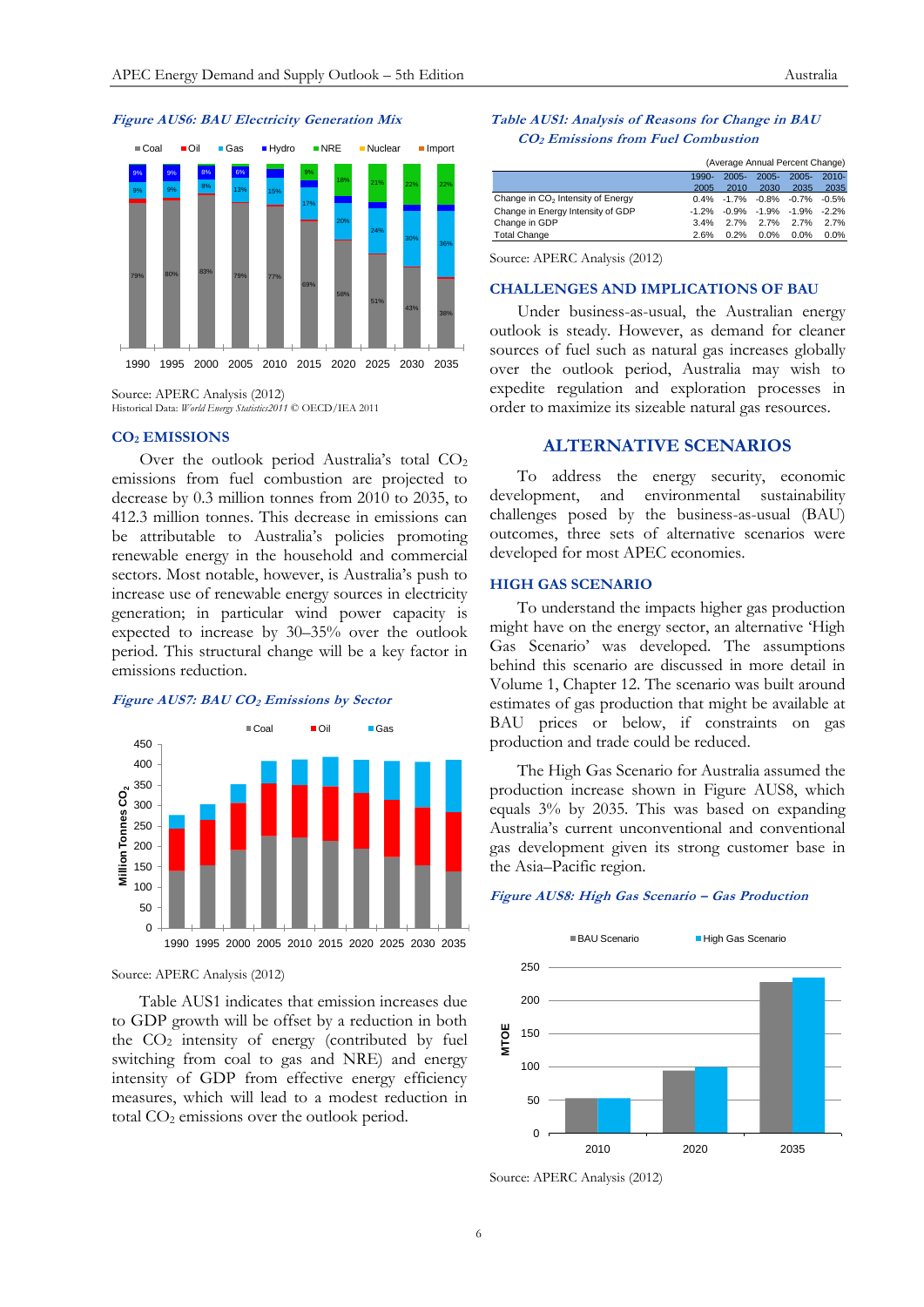Even under BAU assumptions, Australia's gas production is expected to increase significantly over the outlook period. The slight additional increase in gas production under the alternative scenario can be attributed to the assumption that the sometimes cumbersome and lengthy approvals processes will be improved and expedited to allow more gas projects to become operational.

Additional gas consumption in each economy in the High Gas Scenario depends not only on the economy's own additional gas production, but also on the gas market situation in the APEC region. Given the perceived environmental benefits of gas over coal, a portion of the gas produced will be consumed locally. However, given Australia's modest population in terms of its gas reserves, the majority of the additional gas is expected to be exported.

Figure AUS9 shows the High Gas Scenario electricity generation mix for Australia. This graph may be compared with the BAU scenario graph in Figure AUS6. It can be seen the gas share has increased by 3% by 2035, while the coal share has declined by 4%. It is interesting to note that under the alternative scenario gas has a greater share than coal in the electricity generation mix by 2035. However, even under the BAU case, gas would only be 2% shy of the share of coal in the generation mix by 2035, a substantial change from 2010.

## **Figure AUS9: High Gas Scenario – Electricity Generation Mix**



Source: APERC Analysis (2012) Historical Data: *World Energy Statistics 2011* © OECD/IEA 2011

The additional domestically-consumed gas in the High Gas Scenario was assumed to replace coal in electricity generation. Since gas has roughly half the CO<sup>2</sup> emissions of coal per unit of electricity generated, this had the impact of reducing  $CO<sub>2</sub>$ emissions in electricity generation by nearly 5% in 2035. Figure AUS10 shows this  $CO<sub>2</sub>$  emission reduction which is significant given Australia's GDP growth.





Source: APERC Analysis (2012)

# **ALTERNATIVE URBAN DEVELOPMENT SCENARIOS**

To understand the impacts of future urban development on the energy sector, three alternative urban development scenarios were developed: 'High Sprawl', 'Constant Density', and 'Fixed Urban Land'. The assumptions behind these scenarios are discussed in Volume 1, Chapter 5.

Figure AUS11 shows the change in vehicle ownership under BAU and the three alternative urban development scenarios. If Australia's cities were to stay at a constant population density it is expected that there will be a decrease in vehicle ownership of 10% in 2035 compared to the BAU case. The High Sprawl case would result in an expected 15% increase in vehicle ownership by 2035 compared to BAU.

# **Figure AUS11: Urban Development Scenarios – Vehicle Ownership**



Source: APERC Analysis (2012)

Figure AUS12 shows the change in light vehicle oil consumption under BAU and the three alternative urban development scenarios. The High Sprawl scenario is likely to see 33% more light vehicle oil consumption in 2035 compared to BAU. Under the Constant Density and Fixed Urban Land scenarios, there were reductions in light vehicle oil consumption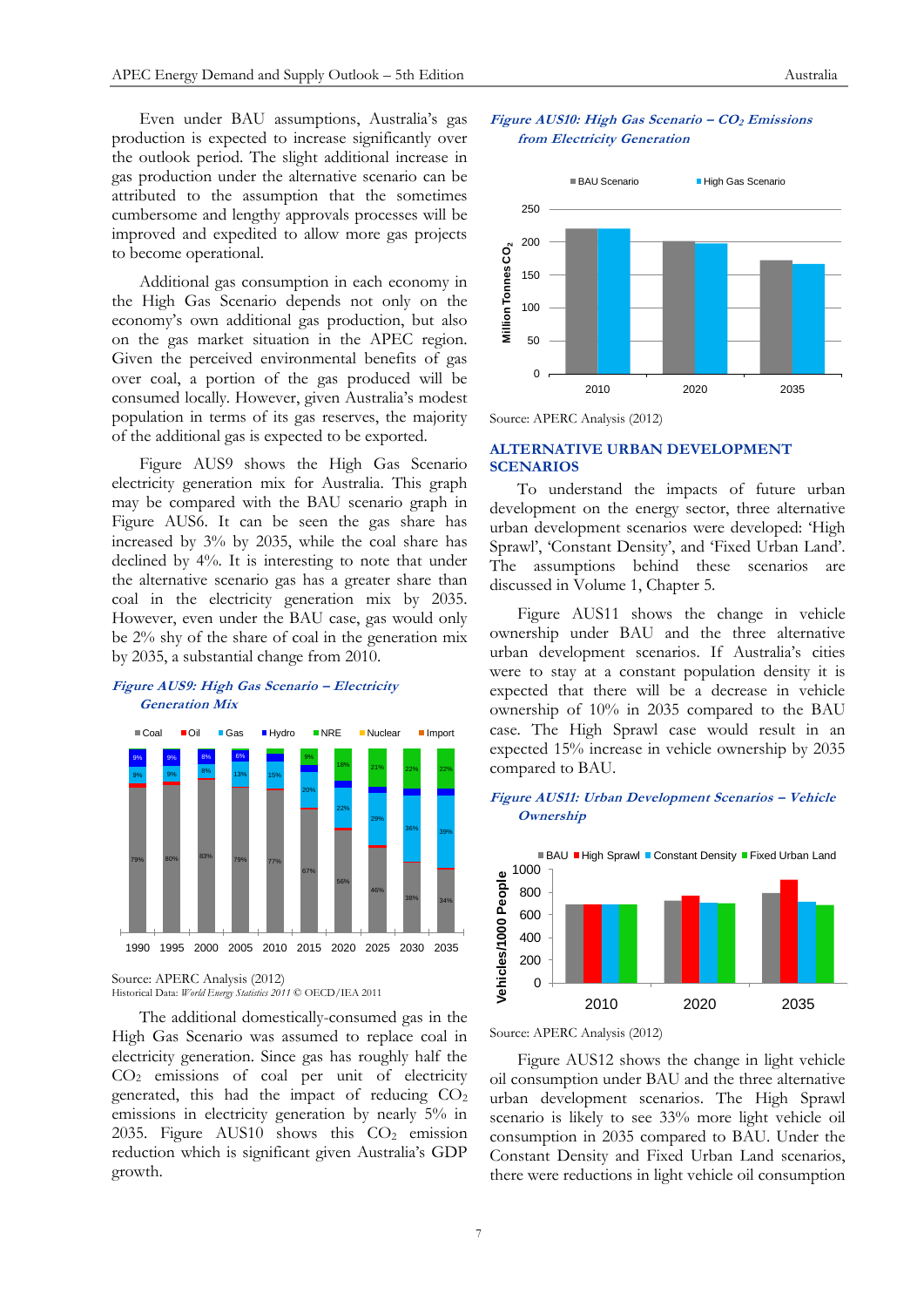of 19% and 26% respectively in 2035 compared to BAU. This demonstrates the benefits of better urban planning.

# **Figure AUS12: Urban Development Scenarios – Light Vehicle Oil Consumption**



Source: APERC Analysis (2012)

Figure AUS13 shows the change in light vehicle CO<sup>2</sup> emissions under BAU and the three alternative urban development scenarios. The impact of urban planning on  $CO<sub>2</sub>$  emissions is similar to the impact of urban planning on energy use, since there is no significant change in the mix of fuels used under any of these scenarios.

# **Figure AUS13: Urban Development Scenarios – Light Vehicle Tank-to-Wheel CO2 Emissions**



Source: APERC Analysis (2012)

#### **VIRTUAL CLEAN CAR RACE**

To understand the impacts of vehicle technology on the energy sector, four alternative vehicle scenarios were developed: 'Hyper Car Transition' (ultra-light conventionally powered vehicles), 'Electric Vehicle Transition', 'Hydrogen Vehicle Transition', and 'Natural Gas Vehicle Transition'. The assumptions behind these scenarios are discussed in Volume 1, Chapter 5.

Figure AUS14 shows the evolution of the vehicle fleet under BAU and the four 'Virtual Clean Car Race' scenarios. By 2035 the share of the alternative vehicles in the fleet reaches around 58% compared to about 11% in the BAU scenario. The share of conventional vehicles in the fleet is thus only about 42%, compared to about 89% in the BAU scenario.



**Figure AUS14: Virtual Clean Car Race – Share of Alternative Vehicles in the Light Vehicle Fleet**



Figure AUS15 shows the change in light vehicle oil consumption under BAU and the four alternative vehicle scenarios. Oil consumption drops by 50% in the Electric Vehicle Transition, Hydrogen Vehicle Transition, and Natural Gas Vehicle Transition scenarios compared to BAU by 2035. The drop is large as these alternative vehicles use no oil. Oil demand in the Hyper Car Transition scenario is also significantly reduced compared to BAU—down 35% by 2035—even though these highly efficient vehicles still use oil.

#### **Figure AUS15: Virtual Clean Car Race – Light Vehicle Oil Consumption**



Source: APERC Analysis (2012)

Figure AUS16 shows the change in light vehicle CO<sup>2</sup> emissions under BAU and the four alternative vehicle scenarios. To allow for consistent comparisons, in the Electric Vehicle Transition and Hydrogen Vehicle Transition scenarios the change in  $CO<sub>2</sub>$  emissions is defined as the change in emissions from electricity and hydrogen generation. The emissions impacts of each scenario may differ significantly from their oil consumption impact, since each alternative vehicle type uses a different fuel with a different level of emissions per unit of energy.

In Australia, the Hyper Car Transition scenario is the clear winner in terms of  $CO<sub>2</sub>$  emission reduction, with an emission reduction of 33% compared to BAU in 2035. This is probably because hyper cars do better in economies like Australia where coal is more likely to be the marginal source of electricity generation. To facilitate fair comparisons, the Electric